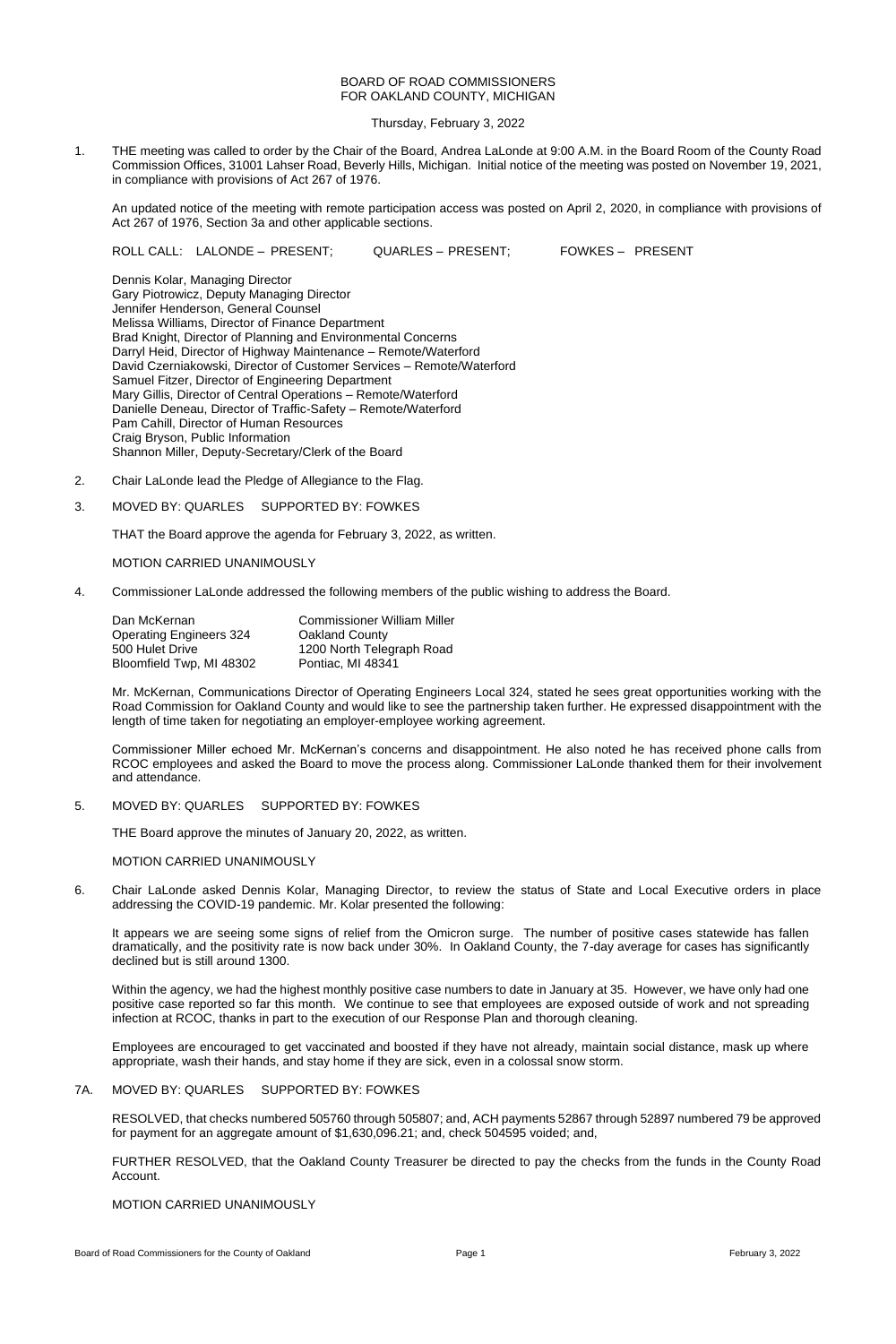### 7B. MOVED BY: QUARLES SUPPORTED BY: FOWKES

RESOLVED, that checks numbered 505808 through 505858; and, ACH payments 52898 through 52937 numbered 91 be approved for payment for an aggregate amount of \$2,819,319.04; and,

FURTHER RESOLVED, that the Oakland County Treasurer be directed to pay the checks from the funds in the County Road Account.

MOTION CARRIED UNANIMOUSLY

### 8. MOVED BY: QUARLES SUPPORTED BY: FOWKES

THAT Permits applications issued by the Road Commission for Oakland County, Customer Service Department, be approved and become effective on the date issued:

| cooo | hrough  | 62920 | Construction Permits |
|------|---------|-------|----------------------|
| J06  | Through | 0029  | Driveway Permits     |

### MOTION CARRIED UNANIMOUSLY

### 9. MOVED BY: QUARLES SUPPORTED BY: FOWKES

Sue A. Baka has served as a Legal Secretary and Paralegal I; and

WHEREAS, Sue A. Baka has been a valued employee of the Road Commission for Oakland County since November 28, 2011; and

WHEREAS, she served The Road Commission for Oakland County and the citizens of Oakland County for 10 years and 2 months to her retirement on February 1, 2022; and

NOW, THEREFORE, BE IT RESOLVED that the Board extends to Sue A. Baka its sincere appreciation of her dedicated service and best wishes for her retirement.

MOTION CARRIED UNANIMOUSLY

10. MOVED BY: QUARLES SUPPORTED BY: FOWKES

WHEREAS, Preserve at Hidden Lake, LLC owns land known as part of Tax Parcel Nos. 12-36-101-001, 12-36-101-005, and 12- 36-101-006, in the Township of White Lake, County of Oakland, State of Michigan (the "Property"). The Property is designated as Road Commission R/W Misc. Number 25-1163, and is more particularly described in the records of this Board's Engineering Department, with said description being incorporated by reference herein;

WHEREAS, Union Lake Road and Hutchins Road in the Township of White Lake are county roads under the jurisdiction and control of the Board;

WHEREAS, the owner wishes to convey the Property to the Board, and has executed a Highway Easement as a voluntary dedication;

WHEREAS, the Property has the following record ownership and parties in interest:

Preserve at Hidden Lake, LLC 8255 Cascade, Ste 110 Commerce, MI 48382

WHEREAS, the Board has reviewed the relevant materials regarding the Property and is otherwise informed about the subject matter;

NOW, THEREFORE, BE IT RESOLVED this Board hereby approves the Highway Easement, as proposed, and authorizes the Right of Way Division to complete the transaction and record the necessary documents with the Oakland County Register of

Deeds.

MOTION CARRIED UNANIMOUSLY

# 11A. MOVED BY: QUARLES SUPPORTED BY: FOWKES

WHEREAS, this Board has determined that it is necessary to acquire certain land in the Township of Independence, for public purposes in conjunction with the reconstruction of Waldon Road and Clintonville Road, Project No. 55241, which are under the jurisdiction of this Board; and

WHEREAS, this Board has determined that it must take said land, referred to as Parcel No. 6, whose known parties in interest are GMB Enterprises, Consumers Energy Company f/k/a Consumers Power Company, Sean Hadley, and Leah Hadley, without the consent of said parties in interest; and

WHEREAS, this Board is authorized to institute condemnation proceedings under 1966 PA 295, as amended, and 1980 PA 87, as amended, and to set the estimated just compensation for any lands taken for public purposes under the provisions of said Acts; and

WHEREAS, this Board, under date of January 6, 2022, did set the estimated just compensation for the fee acquisition of Parcel No. 6 at \$220,000.00;

Board of Road Commissioners for the County of Oakland **Page 2** Page 2 **Page 2 Page 2 Page 2 Page 2 Page 2 Page 2 Page 2 Page 2 Page 2 Page 2 Page 2 Page 2 Page 2 Page 2 Page 2 Page 2 Page 2**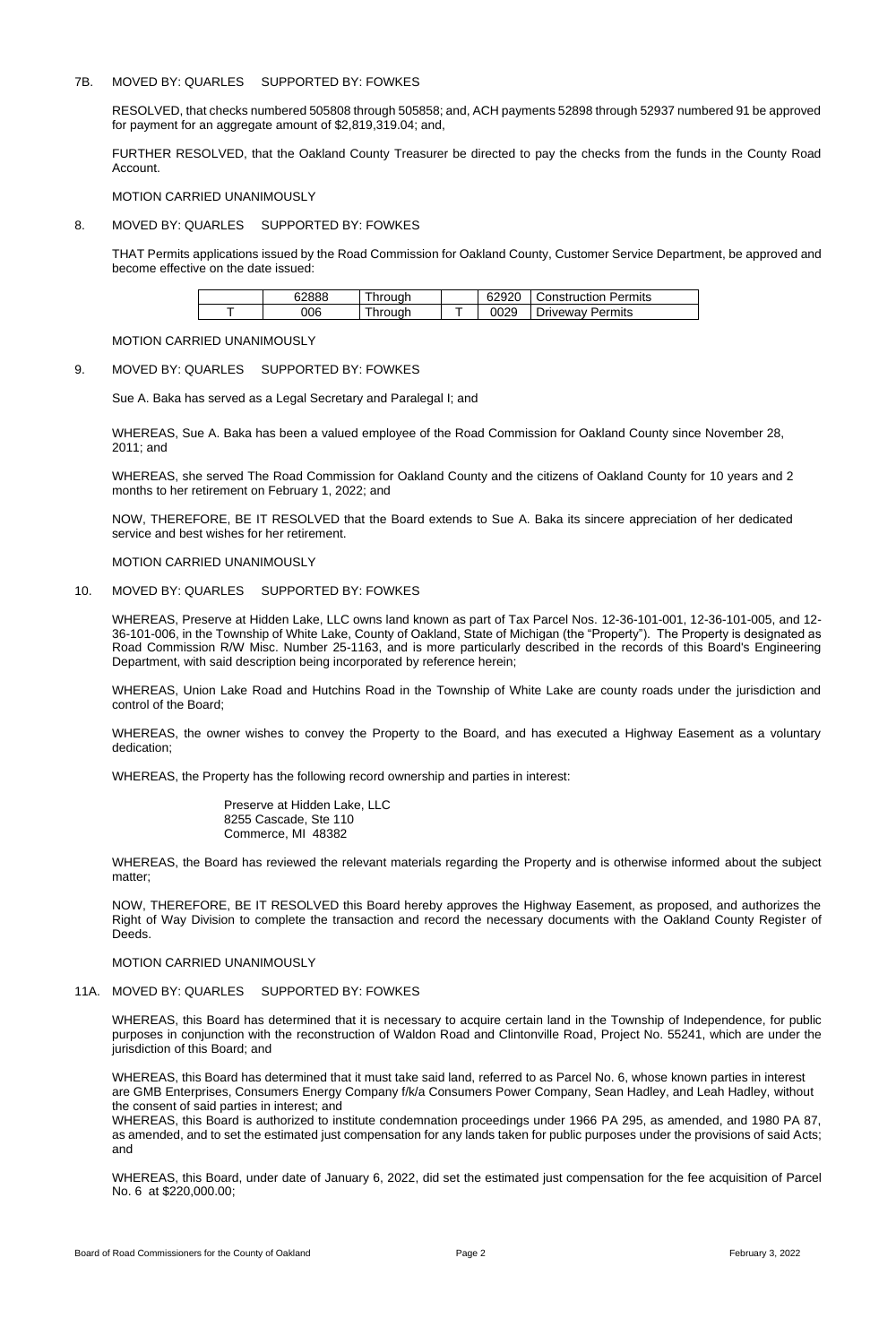WHEREAS, 1980 PA 87, as amended, directs the depositing of the estimated just compensation set by this Board with the County Treasurer, who is to set said sum apart and securely hold it until further Order of the Oakland County Circuit Court.

NOW, THEREFORE, BE IT RESOLVED that this Board does authorize the preparation of the necessary warrants in the sum of \$220,000.00 payable to the County Treasurer, to be deposited in accordance with the terms of 1980 PA 87, as amended, said sum to be set apart and securely held by the County Treasurer until further Order of the Oakland County Circuit Court.

BE IT FURTHER RESOLVED that the sum of \$220,000.00 held on deposit by the County Treasurer is the estimated just compensation for the fee acquisition of Parcel No. 6, for GMB Enterprises, Consumers Energy Company f/k/a Consumers Power Company, Sean Hadley, and Leah Hadley, being the known parties in interest thereof, to be disbursed only in accordance with the requirements of 1980 PA 87, as amended.

BE IT FURTHER RESOLVED that the Board approves the Managing Director's assignment of this matter to the appropriate legal counsel to represent the Board in reference to the condemnation proceedings.

### MOTION CARRIED UNANIMOUSLY

#### 11B. MOVED BY: QUARLES SUPPORTED BY: FOWKES

WHEREAS, this Board has determined that it is necessary to acquire a certain highway easement and temporary easement in the Township of Independence, for public purposes in conjunction with the reconstruction of Waldon Road and Clintonville Road, Project No. 55241, which are under the jurisdiction of this Board; and

WHEREAS, this Board has determined that it must take said lands, referred to as a certain highway easement and temporary easement over Parcel No. 7, whose known parties in interest are GMB Enterprises, Consumers Energy Company f/k/a Consumers Power Company, and Michigan Natural Resources Co., without the consent of said parties in interest; and WHEREAS, this Board is authorized to institute condemnation proceedings under 1966 PA 295, as amended, and 1980 PA 87, as amended, and to set the estimated just compensation for any lands taken for public purposes under the provisions of said Acts; and

WHEREAS, this Board, under date of January 6, 2022, did set the estimated just compensation for the highway easement and temporary easement over Parcel No. 7 at \$1,904.00;

WHEREAS, 1980 PA 87, as amended, directs the depositing of the estimated just compensation set by this Board with the County Treasurer, who is to set said sum apart and securely hold it until further Order of the Oakland County Circuit Court.

NOW, THEREFORE, BE IT RESOLVED that this Board does authorize the preparation of the necessary warrants in the sum of \$1,904.00 payable to the County Treasurer, to be deposited in accordance with the terms of 1980 PA 87, as amended, said sum to be set apart and securely held by the County Treasurer until further Order of the Oakland County Circuit Court.

BE IT FURTHER RESOLVED that the sum of \$1,904.00 held on deposit by the County Treasurer is the estimated just compensation for the highway easement and temporary easement over Parcel No. 7, for GMB Enterprises, Consumers Energy Company f/k/a Consumers Power Company, and Michigan Natural Resources Co., being the known parties in interest thereof, to be disbursed only in accordance with the requirements of 1980 PA 87, as amended.

BE IT FURTHER RESOLVED that the Board approves the Managing Director's assignment of this matter to the appropriate legal counsel to represent the Board in reference to the condemnation proceedings.

#### MOTION CARRIED UNANIMOUSLY

### 12. MOVED BY: QUARLES SUPPORTED BY: FOWKES

WHEREAS, the Board of Oakland County Road Commissioners has received a Quit Claim Deeds from Lyon Ridge Development 2, LLC, a Michigan Liability Company of 3696 Sleeth Rd., Commerce Township, MI 48382, conveying to this Board the rights for public road purposes over a parcel of land more particularly described as follows:

### **LEGAL DESCRIPTION – HIDDEN FOREST**

PART OF THE SOUTHWEST 1/4 OF SECTION 25, TOWN 1 NORTH, RANGE 7 EAST, LYON TOWNSHIP, OAKLAND COUNTY, MICHIGAN, DESCRIBED AS:

BEGINNING AT A POINT ON THE NORTH 60 FOOT RIGHT-OF-WAY LINE OF 9 MILE ROAD, VARIABLE WIDTH, BEING DISTANT N86°59'18"E 253.97 FEET ALONG THE SOUTH LINE OF SAID SECTION 25, SAID LINE ALSO BEING THE CENTERLINE OF SAID 9 MILE ROAD, AND N03°19'27"W 60.00 FEET, AND N86°59'18"E 158.00 FEET FROM THE SOUTHWEST CORNER OF SAID SECTION 25; THENCE N03°09'27"W 249.86 FEET; THENCE 81.92 FEET ALONG A CURVE TO THE RIGHT, SAID CURVE HAVING A RADIUS OF 260.00 FEET, A DELTA ANGLE OF 18°03'06" AND A CHORD BEARING N05°52'06"E 81.58 FEET; THENCE N14°53'39"E 56.38 FEET; THENCE 219.20 FEET ALONG A CURVE TO THE RIGHT, SAID CURVE HAVING A RADIUS OF 260.00 FEET, A DELTA ANGLE OF 48°18'21" AND A CHORD BEARING N39°02'49"E 212.77 FEET TO REFERENCE POINT 'A'; THENCE N18°58'49"W 225.62 FEET; THENCE 41.86 FEET ALONG A CURVE TO THE LEFT, SAID CURVE HAVING A RADIUS OF 200.00 FEET, A DELTA ANGLE OF 11°59'29", AND A CHORD BEARING N24°58'33"W 41.78 FEET; THENCE N30°58'18"W 48.49 FEET; THENCE S89°49'50"E 26.14 FEET; THENCE N03°13'19"W 80.80 FEET; THENCE S30°58'18"E 71.51 FEET; THENCE N59°01'42"E 153.84 FEET; THENCE 126.73 FEET ALONG A CURVE TO THE RIGHT, SAID CURVE HAVING A RADIUS OF 260.00 FEET, A DELTA ANGLE OF 27°55'40" AND A CHORD BEARING N72°59'32"E 125.48 FEET; THENCE N86°57'22"E 224.04 FEET; THENCE 25.08 FEET ALONG A CURVE TO THE LEFT, SAID CURVE HAVING A RADIUS OF 42.00 FEET, A DELTA ANGLE OF 34°12'32" AND A CHORD BEARING N69°51'06"E 24.71 FEET; THENCE 169.58 FEET ALONG A CURVE TO THE RIGHT, SAID CURVE HAVING A RADIUS OF 60.00 FEET, A DELTA ANGLE OF 161°56'04" AND A CHORD BEARING S46°17'09"E 118.51 FEET; THENCE 27.87 FEET ALONG A CURVE TO THE LEFT, SAID CURVE HAVING A RADIUS OF 42.00 FEET, A DELTA ANGLE OF 38°00'51" AND A CHORD BEARING S15°40'28"W 27.36 FEET; THENCE S03°19'58"E 207.40 FEET; THENCE 27.86 FEET ALONG A CURVE TO THE LEFT, SAID CURVE HAVING A RADIUS OF 42.00 FEET, A DELTA ANGLE OF 38°00'31" AND A CHORD BEARING S22°20'14"E 27.35 FEET; THENCE

Board of Road Commissioners for the County of Oakland **Page 3** Page 3 **Page 3 Page 3 Page 3 Page 3 Page 3 Page 3 Page 3 Page 3 Page 3 Page 3 Page 3 Page 3 Page 3 Page 3 Page 3 Page 3 Page 3**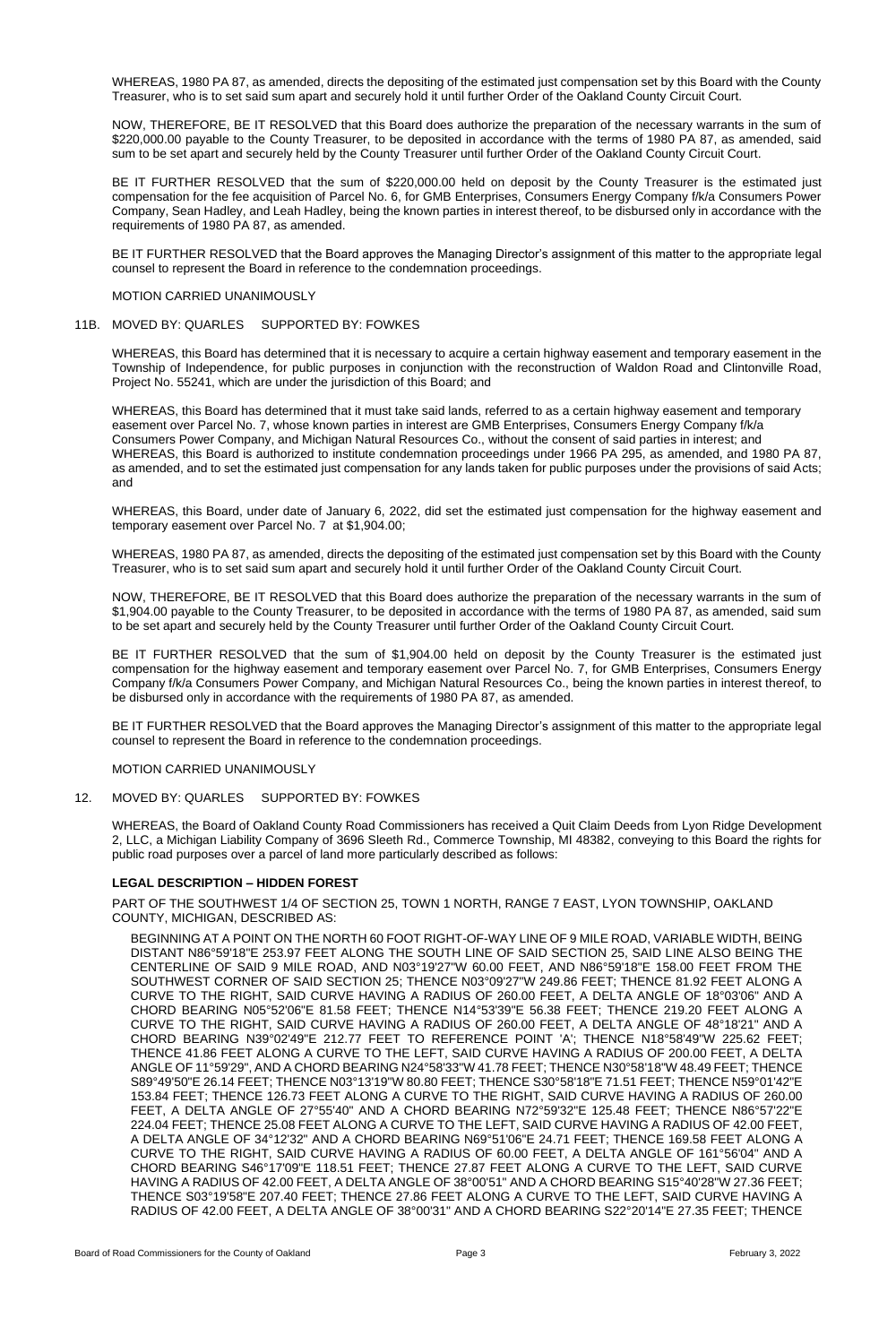146.15 FEET ALONG A CURVE TO THE RIGHT, SAID CURVE HAVING A RADIUS OF 60.00 FEET, A DELTA ANGLE OF 139°33'45" AND A CHORD BEARING S28°26'23"W 112.61 FEET; THENCE 15.81 FEET ALONG A CURVE TO THE LEFT, SAID CURVE HAVING A RADIUS OF 42.00 FEET, A DELTA ANGLE OF 21°33'44" AND A CHORD BEARING S87°26'23"W 15.71 FEET; THENCE 10.03 FEET ALONG A CURVE TO THE RIGHT, SAID CURVE HAVING A RADIUS OF 80.00 FEET, A DELTA ANGLE OF 07°11'11" AND A CHORD BEARING S80°15'07"W 10.03 FEET; THENCE S83°50'42"W 369.11 FEET; THENCE 240.68 FEET ALONG A CURVE TO THE LEFT, SAID CURVE HAVING A RADIUS OF 200.00 FEET, A DELTA ANGLE OF 68°57'03" AND A CHORD BEARING S49°22'11"W 226.42 FEET; THENCE S14°53'39"W 56.38 FEET; THENCE 63.01 FEET ALONG A CURVE TO THE LEFT, SAID CURVE HAVING A RADIUS OF 200.00 FEET, A DELTA ANGLE OF 18°03'06" AND A CHORD BEARING S05°52'06"W 62.75 FEET; THENCE S03°09'27"E 90.04 FEET; THENCE 53.43 FEET ALONG A CURVE TO THE LEFT, SAID CURVE HAVING A RADIUS OF 200.00 FEET, A DELTA ANGLE OF 15°18'22" AND A CHORD BEARING S10°48'38"E 53.27 FEET; THENCE S18°27'49"E 44.75 FEET; THENCE 53.43 ALONG A CURVE TO THE RIGHT, SAID CURVE HAVING A RADIUS OF 200.00', A DELTA ANGLE OF 15°18'22" AND A CHORD BEARING S10°48'38"E 53.27 FEET; THENCE S03°09'27"E 11.29 FEET TO THE SAID NORTH 60 FOOT RIGHT-OF-WAY LINE OF SAID 9 MILE ROAD; THENCE ALONG SAID NORTH LINE, S86°59'18"W 86.00 FEET TO THE POINT OF BEGINNING.

### EXCEPT THAT PART DESCRIBED AS:

BEGINNING AT A POINT, BEING DISTANT N69°49'38"E 60.00 FEET FROM SAID REFERENCE POINT 'A', THENCE N18°58'49"W 224.37 FEET; THENCE 29.34 FEET ALONG A CURVE TO THE LEFT, SAID CURVE HAVING A RADIUS OF 260.00 FEET, A DELTA ANGLE OF 06°27'58" AND A CHORD BEARING N22°12'48"W 29.33 FEET; THENCE N59°01'42"E 155.05 FEET; THENCE 97.49 FEET ALONG A CURVE TO THE RIGHT, SAID CURVE HAVING A RADIUS OF 200.00 FEET, A DELTA ANGLE OF 27°55'40" AND A CHORD BEARING N72°59'32"E 96.52 FEET; THENCE N86°57'22"E 226.50 FEET; THENCE 52.45 FEET ALONG A CURVE TO THE RIGHT, SAID CURVE HAVING A RADIUS OF 33.50 FEET, A DELTA ANGLE OF 89°42'40", AND A CHORD BEARING S48°11'18"E 47.26 FEET; THENCE S03°19'58"E 249.10 FEET; THENCE 50.97 FEET ALONG A CURVE TO THE RIGHT, SAID CURVE HAVING A RADIUS OF 33.50 FEET, A DELTA ANGLE OF 87°10'40" AND A CHORD BEARING S40°15'22"W 46.20 FEET; THENCE S83°50'42"W 356.26 FEET; THENCE 33.54 FEET ALONG A CURVE TO THE LEFT, SAID CURVE HAVING A RADIUS OF 260.00 FEET, A DELTA ANGLE OF 07°23'26" AND A CHORD BEARING S80°08'59"W 33.51 FEET TO THE POINT OF BEGINNING.

### CONTAINING 3.02 ACRES.

WHEREAS, the purpose of this conveyance is to allow this Board to incorporate said parcel into the county road system of the County of Oakland, Michigan.

WHEREAS, the streets have been constructed to a state that they are now open to traffic.

NOW, THEREFORE, BE IT RESOLVED, that this Board accepts the Quit Claim Deeds and conveyance of the above described parcel as part of the county road system of the County of Oakland, Michigan, which shall be known as EDGEVIEW LANE, HIDDEN FOREST DRIVE, HIDDEN RIDGE DRIVE, and SHADOWVIEW DRIVE, located in Section 25, Lyon Township.

BE IT FURTHER RESOLVED, this Board directs that the Quit Claim Deed(s) be recorded.

BE IT FURTHER RESOLVED, the streets are accepted for maintenance.

### MOTION CARRIED UNANIMOUSLY

# 13. MOVED BY: QUARLES SUPPORTED BY: FOWKES

WHEREAS, Section 5, Act 51, Public Act of 1951, as amended, required the Road Commission to submit an annual certification report of all the mileages in the County Primary road system and County Local road system for approval by the State Transportation Commission; and

WHEREAS, the mileages on the respective systems are based on the certified lengths of roads and streets under our jurisdiction which are open to public travel and are amended and summarized as follows for period ending December 31, 2021.

### COUNTY WIDE:

| <b>Primary Roads</b>      | 843.20   |
|---------------------------|----------|
| Local Roads               | 1,912.07 |
| <b>County Total</b>       | 2,755.27 |
| <b>WITHIN URBAN AREA:</b> |          |
| <b>Primary Roads</b>      | 745.96   |
| Local Roads               | 1,687.90 |

**Urban Area Total 2,433.86**

NOW, THEREFORE, BE IT RESOLVED, that these mileages be amended and certified for December 31, 2021, by the Board of Oakland County Road Commissioner's and,

BE IT FURTHER RESOLVED, that the Chairman be authorized to sign on behalf of the Board the cover sheet of the maps depicting the roads.

MOTION CARRIED UNANIMOUSLY

Board of Road Commissioners for the County of Oakland **Page 4** Page 4 **Page 4 Page 4 Page 4 Page 4 Page 4 Page 4 Page 4 Page 4 Page 4 Page 4 Page 4 Page 4 Page 4 Page 4 Page 4 Page 4 Page 4**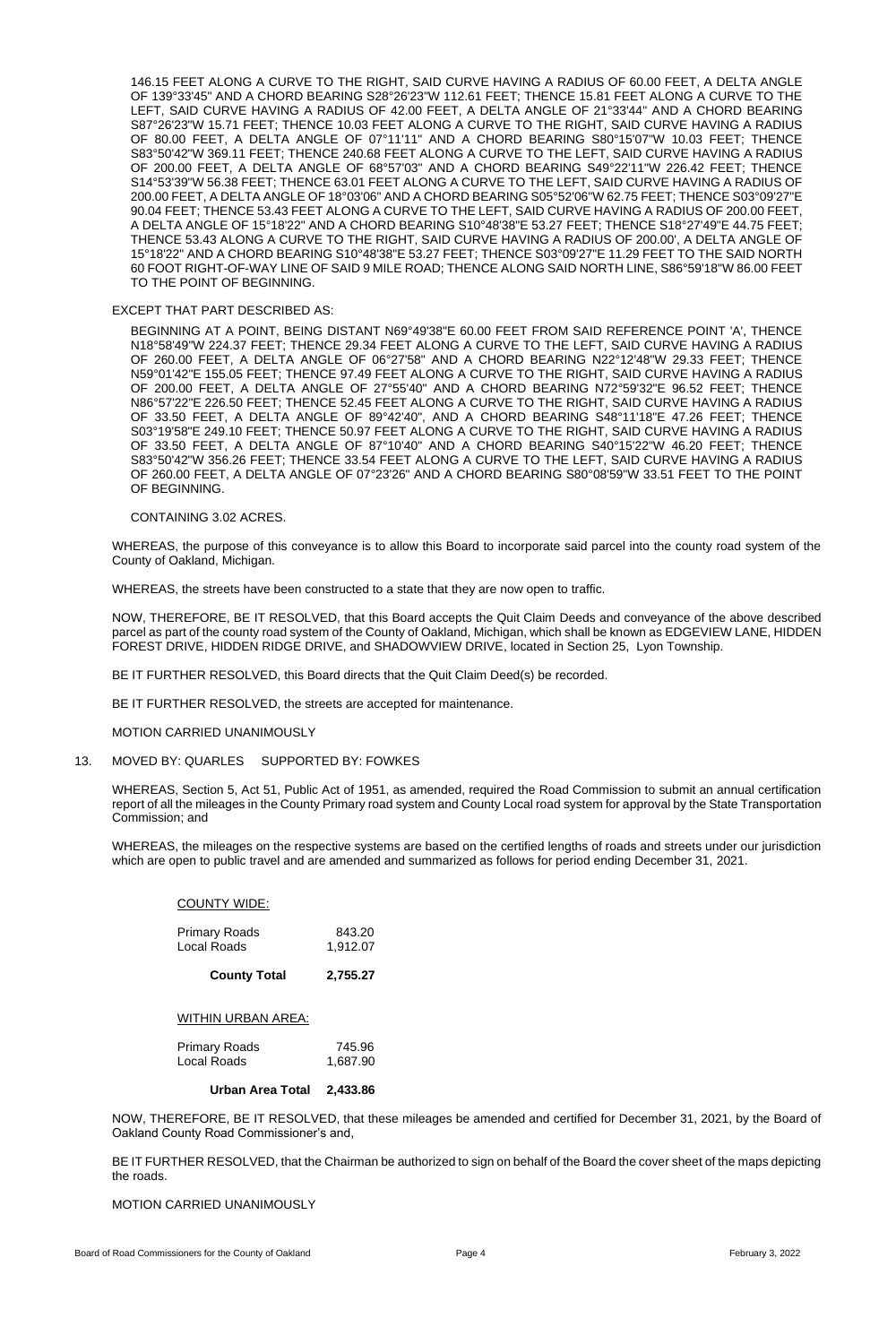### 14. MOVED BY: QUARLES SUPPORTED BY: FOWKES

THAT the Board approve and sign the Local Cost Participation Agreement / Tri-Party Program with the City of Oak Park for Greenfield Road s/o 9 Mile Road to 9 Mile Road; Project No. 56461, and authorize the Managing Director to execute the agreement on behalf of the board.

MOTION CARRIED UNANIMOUSLY

### 15. MOVED BY: QUARLES SUPPORTED BY: FOWKES

WHEREAS, this Board, in cooperation with the Michigan Department of Transportation, has programmed the concrete road reconstruction, hot mix asphalt road rehabilitation, roundabout construction, and lighting work along Orchard Lake Road from 13 Mile Road to 14 Mile Road, in the City of Farmington, as Road Commission for Oakland County Project No. 50641; and

WHEREAS, this Board has received Michigan Department of Transportation Contract No. 21-5525 for:

#### PART A – FEDERAL PARTICIPATION

Concrete road reconstruction, hot mix asphalt road rehabilitation, roundabout construction, and lighting along Orchard Lake Road from 13 Mile Road to 14 Mile Road, including concrete curb and gutter, sidewalk and sidewalk ramps, pedestrian signals, permanent signing, and pavement markings; and all together with necessary related work.

#### PART B – NO FEDERAL PARTICIPATION

Water main and irrigation along the limits as described in PART A; and all together with necessary related work.

#### WHEREAS paragraph 19 of Contract No. 21-5525 states:

"This contract shall become binding on the parties hereto and of full force and effect upon the signing thereof by the duly authorized officials for the parties hereto and upon the adoption of the necessary resolutions approving said contract and authorizing the signatures thereto of the respective officials of the REQUESTING PARTY, a certified copy of which resolution shall be attached to this contract."

NOW, THEREFORE, BE IT RESOLVED that this Board approves Michigan Department of Transportation Contract No. 21-5525 for the work concrete road reconstruction, hot mix asphalt road rehabilitation, roundabout construction, and lighting work along Orchard Lake Road from 13 Mile Road to 14 Mile Road, in the City of Farmington, Oakland County, Michigan; and by this resolution authorizes the Managing Director to execute the contract on behalf of the Board.

### MOTION CARRIED UNANIMOUSLY

### 16A. MOVED BY: QUARLES SUPPORTED BY: FOWKES

THAT bids were advertised for, electronically opened and posted on Tuesday, December 28, 2021 for Prefabricated Signs, Annual Estimated Quantities, IFB No. 2033. A complete tabulation of bids exported from MITN/Bid Net Direct shall remain on file in the Clerk's Office of the Road Commission. Bids were solicited from several suppliers with two response(s) received.

THE Board accept and award the bid to the low bidders meeting specifications from Osburn Associates, Inc., Logan, OH for 58 line items in the amount of \$68,436.54 and Vulcan Signs, Foley, AL for 3 line items in the amount of \$7,700.80 for a total amount of \$76,137.34, with terms of net 30-45 days, FOB destination; and the Board authorize the Managing Director to act on behalf of the Board.

### MOTION CARRIED UNANIMOUSLY

### 16B. MOVED BY: QUARLES SUPPORTED BY: FOWKES

THAT bids were advertised for, electronically opened and posted on Tuesday, December 28, 2021 for Safety Supplies, Annual Estimated Quantities, IFB No. 2057. A complete tabulation of bids exported from MITN/Bid Net Direct shall remain on file in the Clerk's Office of the Road Commission. Bids were solicited from several suppliers with three response(s) received.

THE Board split the bid and award the bid to the low bidders meeting specifications from Broner Glove and Safety, Auburn Hills, MI for 16 line items in the amount of \$32,624.81 and Agni Enterprises, LLC (dba) Head to Heels Safety Supplies, Miami Lakes, FL

for 15 line items in the amount of \$24,068.50 for a total estimated amount of \$56,696.31, with terms of net 30 days, FOB destination; the other bid be rejected and the Board authorize the Managing Director to act on behalf of the Board.

# MOTION CARRIED UNANIMOUSLY

# 16C. MOVED BY: QUARLES SUPPORTED BY: FOWKES

THAT bids were advertised for, electronically opened and posted on Tuesday, January 4, 2022 for U-Channel Sign Posts, Annual Estimated Quantities, IFB No. 2038. A complete tabulation of bids exported from MITN/Bid Net Direct shall remain on file in the Clerk's Office of the Road Commission. Bids were solicited from several suppliers with five response(s) received.

THE Board accept and award the bid to the low bidder meeting specifications from MDSolutions, Plain City, OH in the estimated amount of \$172,700.00, with terms of net 60-90 days, FOB destination; all other bids be rejected and the Board authorize the Managing Director to act on behalf of the Board.

MOTION CARRIED UNANIMOUSLY

Board of Road Commissioners for the County of Oakland **Page 5** Page 5 **Page 5** Page 5 **Page 1 Page 5 Page 5 Page 5 Page 5 Page 5 Page 5 Page 5 Page 5 Page 5 Page 5 Page 5 Page 5 Page 5 Page 5**